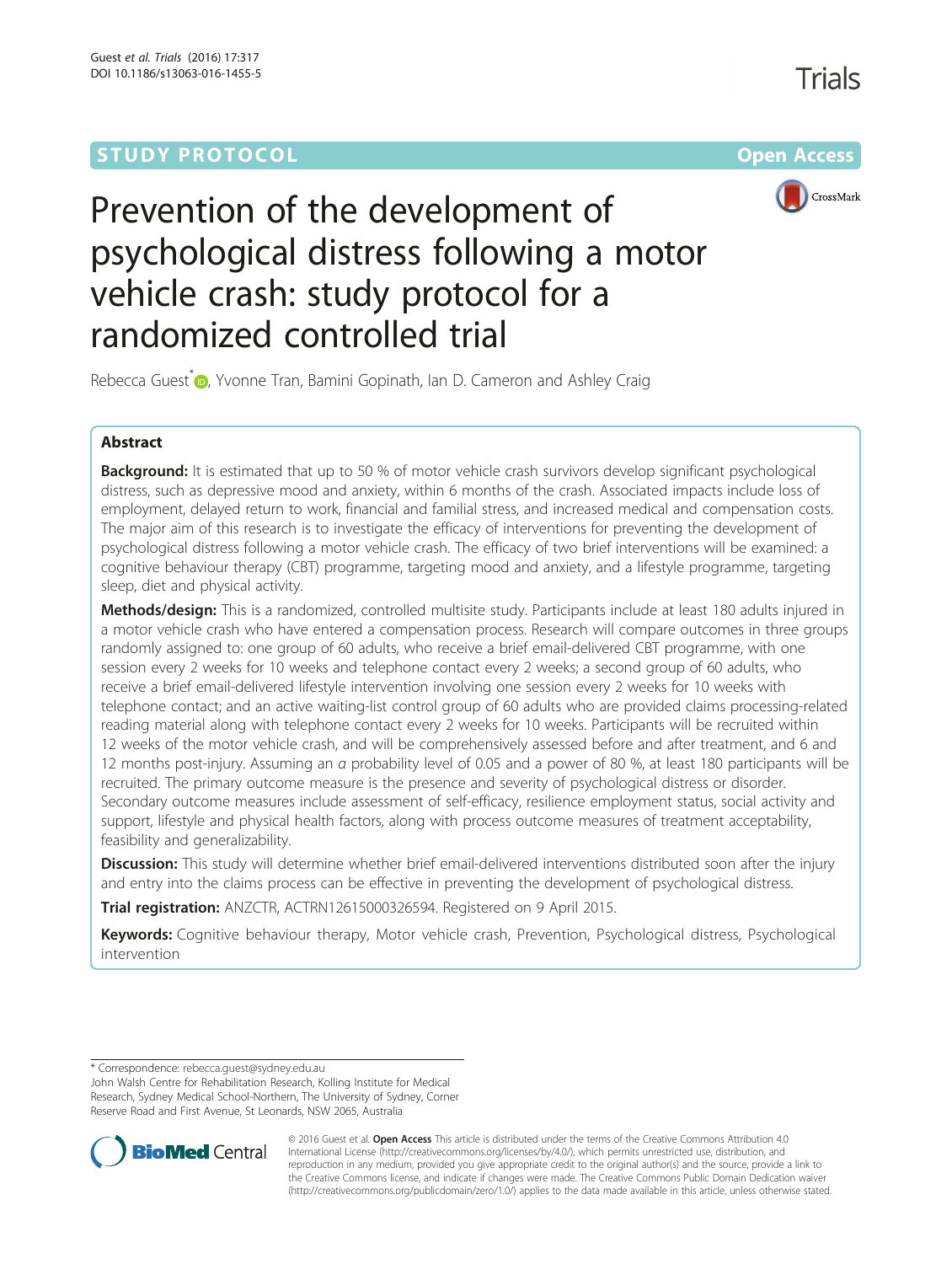#### Background

Psychological distress is a common problem for those who have sustained a motor vehicle crash. For those who have entered the compensation system, the level of distress appears to be even more elevated [[1\]](#page-7-0). Pain, injury, impairment, loss of income, trauma, depression and anxiety are common outcomes for survivors of motor vehicle crashes, and in an environment where coping capacity is already challenged, motor vehicle crash survivors are at risk of developing severe psychological disorders, such as major depressive disorder and post-traumatic stress disorder [[1\]](#page-7-0). Such an outcome for motor vehicle crash survivors entering compensation systems is understandable, given the multiple post-injury stressors that can have an impact. Examples of possible stressors include continual reminders of crash-related trauma, when providing oral or written detailed accounts of the accident to insurance organizations, medical experts and legal representatives, reduced social participation and relationship conflicts [[1](#page-7-0)]. It is estimated that up to 50 % of motor vehicle crash survivors will develop elevated psychological distress within 6 months of a crash [[1\]](#page-7-0), suggesting that addressing the risks associated with psychological distress early in the compensation process will be of benefit to at-risk people, as well as their employment capacities, families, employers and insurance companies [[2\]](#page-7-0).

Interventions that have potential for preventing the development of psychological distress and thus facilitate recovery following a motor vehicle crash are worthy of investigation. For example, motor vehicle crash survivors who file compensation claims could be educated in distress management early in the compensatory process, with the goal of enhancing psychological, social and behavioural skills. Alternatively, lifestyle programmes that improve sleep, diet and exercise might also better position survivors, improving their resilience and coping skills [[3](#page-7-0)–[5\]](#page-7-0).

Cognitive behaviour therapy (CBT) is acknowledged as an efficacious treatment [[1, 6\]](#page-7-0), further evidenced by its support from government-sponsored initiatives [\[1](#page-7-0)]. Strategies used in CBT are pragmatic and effective, with easy-to-learn skills, such as problem solving, anxiety and mood management, in addition to psycho-education about stress and mental health. The efficacy of CBT has been established for mental health disorders, including depression, post-traumatic stress disorder and anxiety, and its efficacy has been demonstrated across a variety of clinical research studies [\[1](#page-7-0), [5, 7](#page-7-0)–[9\]](#page-7-0). Therefore, CBT should benefit those who have experienced a motor vehicle crash, and who are engaged in the compensation system.

Additionally healthy lifestyle programmes have also been demonstrated to have positive health outcomes in various populations and communities [\[4, 5, 10\]](#page-7-0). While there are a limited number of studies that have investigated the efficacy of healthy lifestyle strategies for mental health, current research suggests that positive mental health is independently associated with lifestyle features, such as regular physical activity [\[3\]](#page-7-0). Conversely, reduced physical activity has been found to be associated with health risks, such as coronary heart disease, Type II diabetes, some cancers, obesity, hypertension, depression and anxiety disorder [\[11\]](#page-7-0). Physical fitness, indicated by a lower heart rate, was found to be associated with smaller inflammatory responses to mental stress as well as great parasympathetic control (e.g. through increased vagus nerve activity or lower neural arousal reactivity to stress) [[3\]](#page-7-0). These factors are known protective factors of mental health disorders, such as depression [[12\]](#page-7-0). Similarly, poor sleep quality has been associated with a variety of health behaviours, impairment and quality of life [[13\]](#page-7-0). A systematic review of healthy lifestyle programmes delivered by internet [\[4](#page-7-0)] revealed that such factors as peer and professional support, regular email or phone contact and education were related to increased adherence and better outcomes in participants.

The internet has provided a new format for delivering CBT or healthy lifestyle interventions, by way of an online bibliotherapy with therapist contact [\[14](#page-7-0)]. Here, the client is exposed to the same components as with traditional face-to-face treatment; however, the psychoeducational material and instructions for behavioural change are delivered using an internet-based treatment platform [\[9](#page-7-0)]. A recent systematic review identified that an online-delivered CBT programme was cost-effective compared with face-to-face CBT, based on improvements in symptoms and reduction of time and resource demands on clinicians [\[9](#page-7-0)]. However, recent research has suggested that online-delivered CBT designed to treat depression is no more effective than usual face-to-face care [[15\]](#page-7-0). Here, the low user engagement might have reflected the fact that direction to a website is perceived as impersonal and requires a degree of motivation perhaps unavailable to a clinically depressed person [\[15](#page-7-0), [16\]](#page-7-0). For this trial, the intervention will be delivered by email and is expected to have similar efficacy to an online programme [[9\]](#page-7-0), with the advantage of substantially reduced web-based developmental costs, as well as a more personally delivered CBT treatment via email in addition to telephone support specific to CBT strategies of gentle guidance and support of specific skills and strategies.

To our knowledge, there have only been six randomized controlled trials investigating the prevention of psychological distress following a motor vehicle crash. All six have involved relatively small samples [\[17](#page-7-0)–[22\]](#page-7-0). Of these, only two specifically focused on compensatory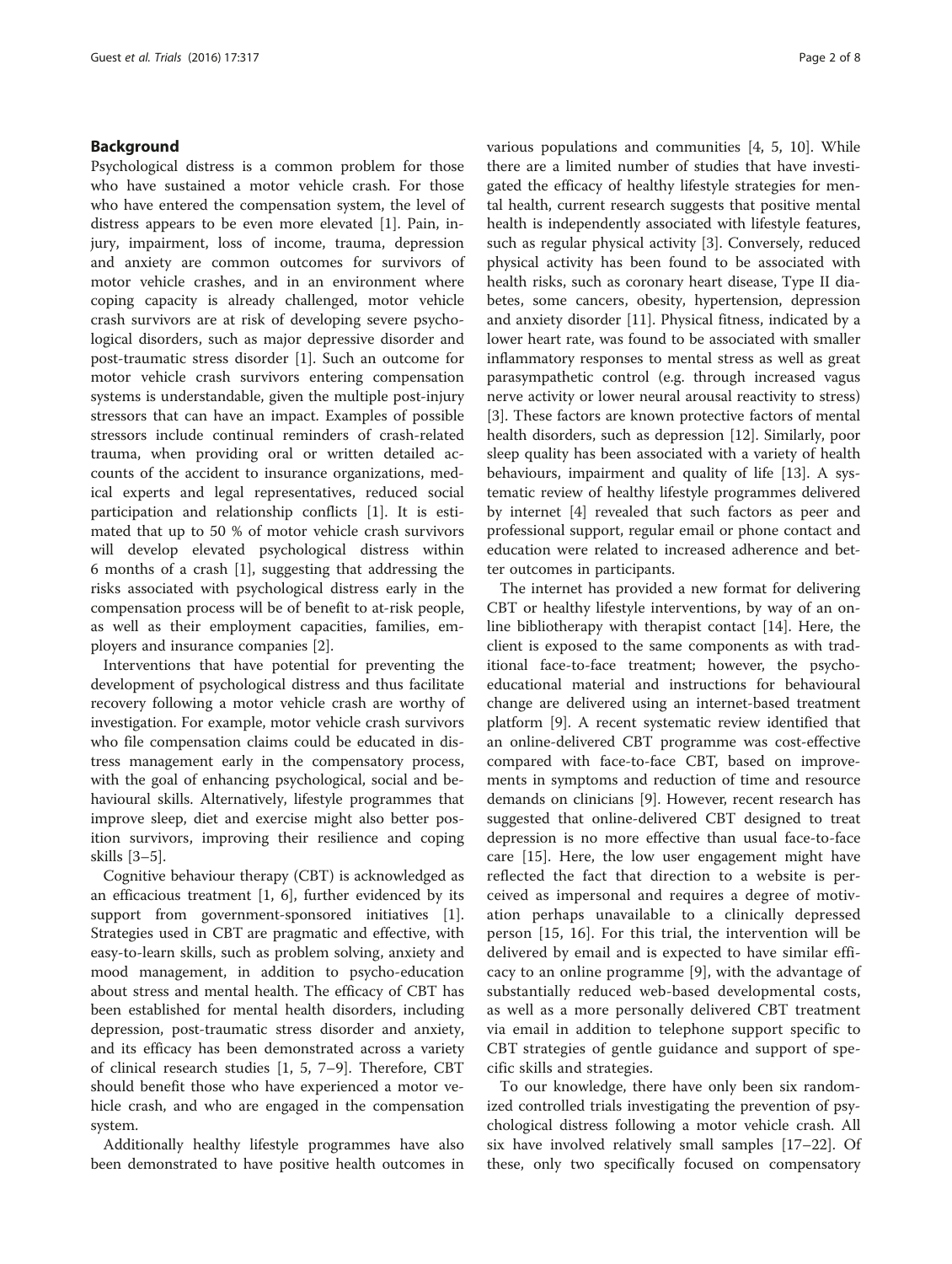claimants [[17](#page-7-0), [18](#page-7-0)], and these both had non-significant results. However, other studies have reported significant results in reducing symptoms of psychological distress in people with elevated distress levels following a motor vehicle crash using CBT. For example, CBT techniques involving exploration of thoughts and feelings and in-vivo exposure [[23, 24\]](#page-7-0) and cognitive restructuring [[25\]](#page-7-0) have either contained or reduced symptoms of anxiety, depression and post-traumatic stress disorder for motor vehicle crash survivors. These promising results suggest that a randomized controlled trial involving interventions such as CBT, and designed to prevent development of psychological distress, employing a sample size with sufficient power to detect a true finding, is warranted. The uniqueness of this trial is that it will investigate the efficacy of interventions designed to prevent development of psychological distress for people entering the compensation system following a motor vehicle crash. Participants will be included, regardless of whether or not they have symptoms of psychological morbidity.

#### Aims of the study

The major aim of the study is to evaluate the effectiveness of an intervention designed to prevent development of psychological distress following a motor vehicle crash and delivered within 12 weeks of the crash. A secondary aim is to achieve a relatively high rate of adherence and participant satisfaction with email-delivered programmes, consistent with other studies of online-delivered CBT treatments [\[26](#page-7-0)]. Primarily, the treatment interventions aim to prevent the development of psychological distress, along with

Table 1 SPIRIT flow chart for recruitment, treatment and assessments

producing clinically and statistically significant improvements in health outcomes, such as reduced anxiety and depressive mood, increased physical activity, improved sleep, improved quality of life and disability ratings, reduced pain severity, and improved return to pre-injury employment and daily functioning in the medium term after the programme. Table 1 shows the flow of the trial's recruitment, intervention and assessments.

#### Methods/design

This study is designed as a three-arm randomized controlled trial with two active interventions and one active waiting-list control. The first is a brief emaildelivered CBT treatment, consisting of five modules delivered fortnightly. The second is a brief emaildelivered lifestyle treatment, also consisting of five modules and delivered fortnightly. Both groups will also receive weekly telephone contact to encourage their engagement with their programmes. The active waiting-list control group will receive reading material about the claims process, and will also receive fortnightly follow-up phone calls; however, these calls will only involve brief discussions of their progress in the compensation scheme in addition to confirming that they are receiving their reading material. There will be four measurement points: baseline (within 12 weeks of the motor vehicle crash), post-treatment (within 2 weeks of cessation of the interventions), and 6-month and 12 month follow-up sessions for the treatment groups (from the time of entry into the study) with the final two assessments also including participant satisfaction and acceptability questionnaires. If

|                                                       | Study period |                              |                                                                     |                |                |                |                |                                   |  |
|-------------------------------------------------------|--------------|------------------------------|---------------------------------------------------------------------|----------------|----------------|----------------|----------------|-----------------------------------|--|
|                                                       | $-t_1$       | Enrolment Randomization<br>0 | Treatment (5 fortnightly<br>emailed programmes with<br>phone calls) |                |                |                |                | 6 and 12 month follow-up sessions |  |
| Time point                                            |              |                              | Τ1                                                                  | T <sub>2</sub> | T <sub>3</sub> | T <sub>4</sub> | T <sub>5</sub> |                                   |  |
| Recruitment:                                          |              |                              |                                                                     |                |                |                |                |                                   |  |
| Eligibility screen                                    | $\times$     |                              |                                                                     |                |                |                |                |                                   |  |
| Informed consent                                      | $\times$     |                              |                                                                     |                |                |                |                |                                   |  |
| Randomization                                         |              | $\times$                     |                                                                     |                |                |                |                |                                   |  |
| Interventions:                                        |              |                              |                                                                     |                |                |                |                |                                   |  |
| Cognitive behaviour therapy                           |              |                              | $\times$                                                            | $\times$       | $\times$       | $\times$       | $\times$       |                                   |  |
| Lifestyle                                             |              |                              | $\times$                                                            | $\times$       | $\times$       | $\times$       | $\times$       |                                   |  |
| Waiting-list control                                  |              |                              | $\times$                                                            | $\times$       | $\times$       | $\times$       | $\times$       |                                   |  |
| Assessments:                                          |              |                              |                                                                     |                |                |                |                |                                   |  |
| 1. Baseline (demographics, lifestyle, health)         |              | $\times$                     |                                                                     |                |                |                |                |                                   |  |
| 2. Post-treatment lifestyle, health, process outcomes |              |                              |                                                                     |                |                |                | $\times$       |                                   |  |
| 3. 6-month lifestyle, health                          |              |                              |                                                                     |                |                |                |                | $\times$                          |  |
| 4. 12-month lifestyle, health                         |              |                              |                                                                     |                |                |                |                | $\times$                          |  |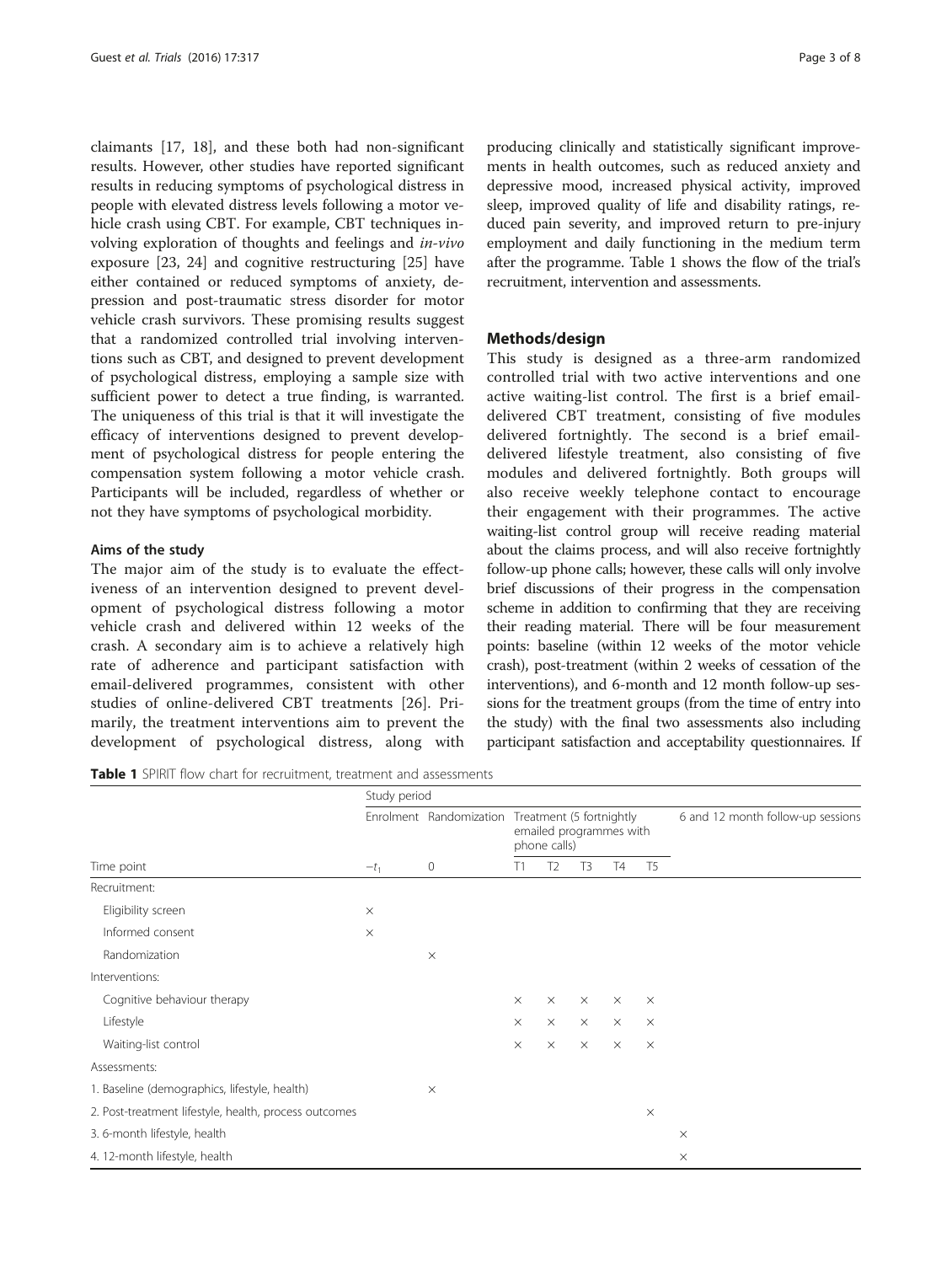participants in the waiting-list control group do not want to receive either of the intervention programmes, they will also be assessed at 12 months.

#### Recruitment, inclusion and exclusion criteria

Recruitment involves an opt-in two-step process for adult motor vehicle crash survivors who have lodged a compensation claim with one of the multisite insurance companies. Insurance companies consisted of one major Compulsory Third Party insurance company in New South Wales and one in Victoria, Australia. Step 1 involves screening by the claimants' insurance case manager for interest in participating in the research. Step 2 involves the researcher telephoning the potential participant to discuss the research further, followed by emailing information sheets and consent forms to those people who have indicated willingness to participate.

#### Inclusion criteria

- 1. Adult (aged 18+) survivors of a motor vehicle crash who have lodged a compensation claim within 3 months of their accident
- 2. English speaking

#### Exclusion criteria

Catastrophic or complex injuries such as

- spinal cord injury
- amputation
- blindness
- multiple fractures
- internal damage requiring extended hospitalization
- severe traumatic brain injury

#### Sample size

Based on prior results of CBT and healthy lifestyle interventions [\[1, 4, 5\]](#page-7-0), the two interventions are assumed to have at least a small to moderate mean effect size of 0.25 (Cohen's d) when compared with the control group. Assuming an  $\alpha$  probability of 0.05 and a power of 80 % for a three-group comparison analysis with four measures over time, a sample of 135 participants must be recruited to detect a true difference (see Fig. [1\)](#page-4-0). It is therefore proposed to recruit at least 180 adult participants, randomly assigned to one of the three groups each with at least 60 participants per group. This is to accommodate for the loss to follow-up of approximately 25 % of participants, based on similar research [[27\]](#page-7-0).

#### Type of trial

This study is designed as a multisite, randomized controlled clinical intervention trial.

#### Randomization and blinding

Randomization will be determined by the database analyst, who will develop a macro in Microsoft Excel. The macro will be programmed to generate random combinations from six possible permutations (123, 132, 213, 231, 321, 312). Participants will be randomized according to group (for example:  $1 = \text{CBT}$ ;  $2 = \text{liftstyle}$ ;  $3 = \text{con-}$ trol) based on their entry into the trial and the corresponding permutation. The random group assignment will be kept separately from all online assessments in a pass-coded programme under password security. Participants will not be advised of their randomization, and the database analyst, statistician and study coordinator will all be blind to both randomization and group name and number.

#### Interventions

All participants will be randomly assigned to one of three groups: (i) CBT, (ii) lifestyle or (iii) waiting-list control. For the two treatment groups, participants are delivered fortnightly modules presented in Microsoft PowerPoint presentation with homework worksheets and templates for self-monitoring and practising learnt skills. Emails are brief with two or three paragraphs containing three or four concise sentences as well as a brief case study followed by a weekly summary. At the beginning of every other week, participants are telephoned for a maximum 10 min conversation aimed at (i) encouraging the learning and practising of skills from the previous week, (ii) 'normalizing' the challenges of learning new skills, (iii) emphasizing that symptom reduction requires gentle but consistent practice of the skills over time, and (iv) reminding participants about unread materials. The control group is also emailed fortnightly; however, this is restricted to reading information relating to the claims process, and phone calls are aimed at ensuring they are receiving and reading this information. The control group will be offered the programme of their choice, or the programme analyzed as more efficacious after their 6-month follow-up assessment. The contents of each module for each group (original version, March 2015) are presented in Table [2](#page-4-0).

#### Outcome measures

#### Primary and secondary measures

Table [3](#page-5-0) shows the primary and secondary outcome measures. The primary outcome measure is the presence and severity of psychological distress or disorder across four time points assessed by a mixture of psychometric mental health measures and diagnostic interviews based on criteria of the fifth edition of the Diagnostic and Statistical Manual of Mental Disorders for depression, anxiety and post-traumatic stress disorder. Secondary outcome measures will include motor vehicle crash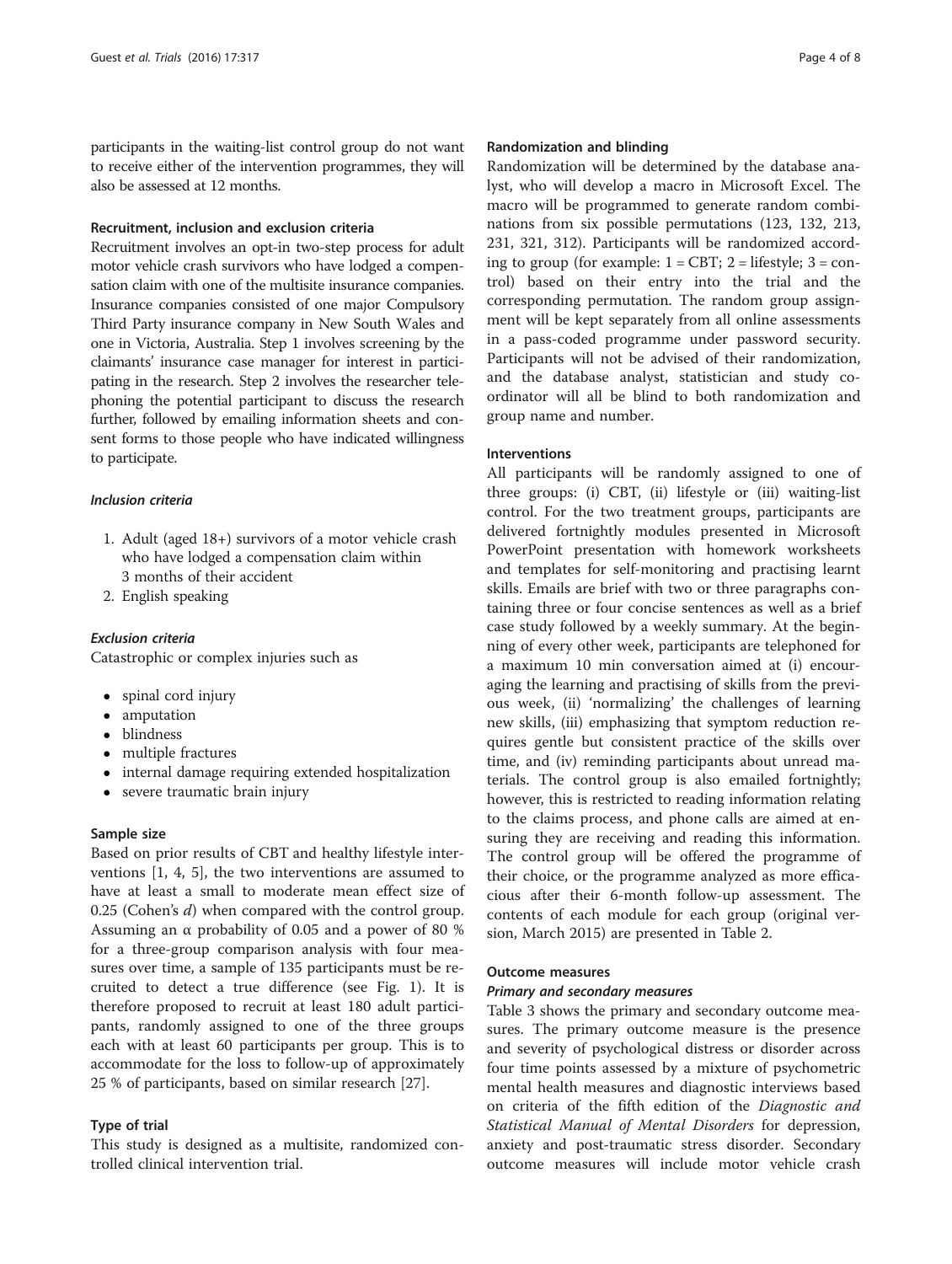<span id="page-4-0"></span>

injury history, employment, social life, resilience and self-efficacy, as well as indicators of physical health and lifestyle.

#### Process measures

Treatment acceptability will be assessed by determining satisfaction with the intervention based on telephone calls to participants during treatment, and by asking four questions after treatment:

- 1. Overall, how satisfied were you with the programme?
- 2. How satisfied were you with the modules and module summaries?
- 3. Would you feel confident in recommending this treatment to a friend?
- 4. Was it worth your time doing the programme?

Participants will respond to the first two questions using a five-point Likert scale, which will range from 'very satisfied' to 'very dissatisfied' and the second two questions with a simple 'yes' or 'no' response. These questions have been used in previous research to

examine the acceptability of internet-delivered CBT and other similar low-intensity treatments amongst consumers with a range of different conditions and across a range of different age groups [[28](#page-7-0)–[30\]](#page-7-0). Treatment feasibility will be broadly assessed based on the preliminary outcomes achieved combined with the ease with which clients could be supported through the programme by the insurance regulatory agencies. Generalizability of the treatment will be assessed with reference to the percentage of people who enter the study compared with the total number to whom participation is offered, and the follow-up rate achieved.

#### Safety measures and endpoint

This study is being conducted by a clinical psychologist highly experienced in the assessment and treatment of mental health disorders, as part of a doctoral study. The occurrence of adverse events, such as severe episodes of anxiety, panic, depression of risk of self-harm during the interventions, are considered safety endpoint measures of this trial. The regular contact by the clinical psychologist will identify whether the safety endpoint measure is required by any participant and

Table 2 Contents of modules for cognitive behaviour therapy, lifestyle and waiting-list control groups

| Cognitive behaviour therapy                                                                   | Lifestyle                                                                                                 | Control                                                           |
|-----------------------------------------------------------------------------------------------|-----------------------------------------------------------------------------------------------------------|-------------------------------------------------------------------|
| Overview                                                                                      | Overview                                                                                                  | Reading: 'A guide for people injured<br>in a motor vehicle crash' |
| 2 Mood and slow breathing skills, self-monitoring                                             | Goal setting and life pacing                                                                              | Reading: 'Overview of the claims<br>process'                      |
| 3 The art of distraction, applying distraction                                                | Self-monitoring and changing unhelpful<br>behaviours                                                      | Reading: 'Obligations of the insurer'                             |
| 4 Stress and helpful thinking, evidenced-based thinking                                       | Sleep hygiene and sleep self-monitoring                                                                   | Reading: 'Obligations of the claimant'                            |
| 5 Problem solving and conclusions, self-mastery, change-<br>able versus unchangeable problems | Improving well-being through diet and physical<br>exercise, social participation, daily activity schedule | Reading: 'Finalizing a claim'                                     |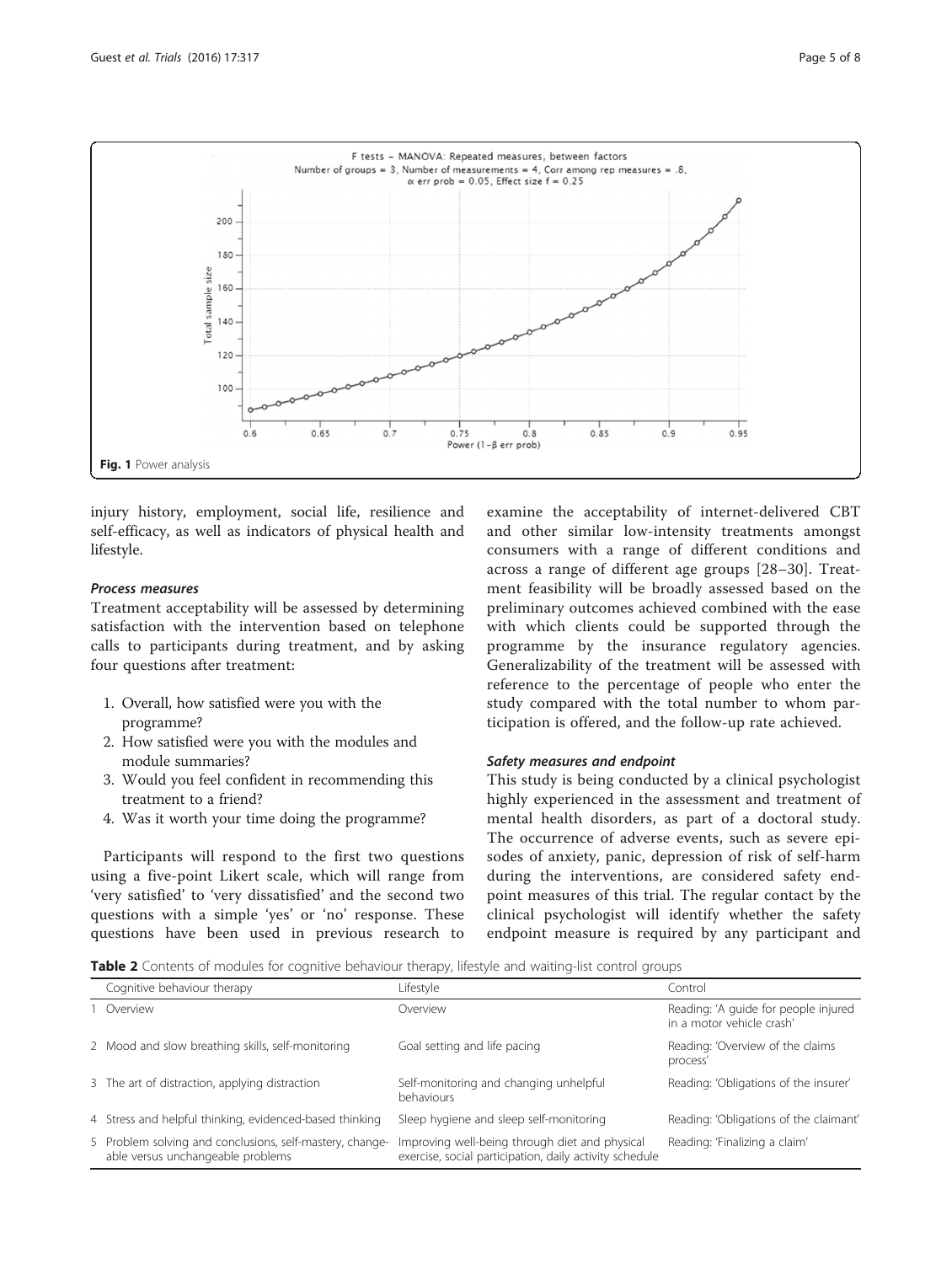<span id="page-5-0"></span>

| Table 3 Primary and secondary outcome measures acrossbaseline, post-treatment and follow-up |  |  |  |  |  |
|---------------------------------------------------------------------------------------------|--|--|--|--|--|
|---------------------------------------------------------------------------------------------|--|--|--|--|--|

| Measure                                                                            | Primary  | Secondary | Baseline | 3 months | 6 and 12 months |
|------------------------------------------------------------------------------------|----------|-----------|----------|----------|-----------------|
| Demographics                                                                       |          |           |          |          |                 |
| Sex, age, weight, height                                                           |          | X         | $\times$ |          |                 |
| Marital status                                                                     |          | X         | ×        |          |                 |
| Highest level of education                                                         |          | ×         | $\times$ |          |                 |
| Motor vehicle crash history                                                        |          |           |          |          |                 |
| Motor vehicle crash date                                                           |          | X         | $\times$ |          |                 |
| Driver or passenger                                                                |          | X         | $\times$ |          |                 |
| Perception of danger during motor vehicle crash                                    |          | X         | X        |          |                 |
| Hospital admission: yes or no                                                      |          | X         | $\times$ |          |                 |
| Days spent in hospital                                                             |          | ×         | $\times$ |          |                 |
| Involvement of lawyer                                                              |          | X         |          | $\times$ |                 |
| Referral to psychologist or psychiatrist                                           |          | X         |          | $\times$ |                 |
| Satisfaction with claims process: 3-point Likert scale                             |          | ×         |          |          | $\times$        |
| Claim finalization: yes or no                                                      |          | X         |          |          | X               |
| Employment                                                                         |          |           |          |          |                 |
| Pre-motor vehicle crash employment: part-time, full-time, pensioner                |          | X         | $\times$ |          |                 |
| Modified hours since motor vehicle crash: yes or no                                |          | X         | ×        | $\times$ | X               |
| Returned to work: yes or no                                                        |          | X         | ×        | $\times$ | X               |
| Expectation of return to work: 11-point Likert scale                               |          | X         | $\times$ | $\times$ | $\times$        |
| Reason for non-return to work                                                      |          | X         | ×        | $\times$ | X               |
| Number of days after motor vehicle crash for return to work                        |          | $\times$  | X        | $\times$ | $\times$        |
| Social life                                                                        |          |           |          |          |                 |
| Returned to activities after motor vehicle crash: yes or no                        |          | X         | ×        | $\times$ | X               |
| Expectation of return to pre-motor vehicle crash activities: 11-point Likert scale |          | X         | ×        | $\times$ | X               |
| Pre-motor vehicle crash social activity quality                                    |          | $\times$  | $\times$ | $\times$ | $\times$        |
| Satisfaction of pre-motor vehicle crash social supports: 11-point Likert scale     |          | X         | ×        | $\times$ | X               |
| Satisfaction of pre-motor vehicle crash social engagements                         |          | X         | ×        | $\times$ | X               |
| Expectation of return to pre-motor vehicle crash activities: 11-point Likert scale |          | $\times$  | $\times$ | $\times$ | X               |
| Pre-motor vehicle crash relationship quality: 5-point Likert scale                 |          | $\times$  | ×        | $\times$ | X               |
| Lifestyle habits                                                                   |          |           |          |          |                 |
| Alcohol: Alcohol Use Disorders Identification Test                                 | $\times$ |           | $\times$ | $\times$ | $\times$        |
| Smoker: yes, no, amount per day                                                    |          | $\times$  | ×        | $\times$ | X               |
| Health                                                                             |          |           |          |          |                 |
| Health Status: SF-12                                                               |          | $\times$  | $\times$ | $\times$ | $\times$        |
| Psychology or psychiatric history: yes or no                                       |          | X         | ×        | $\times$ | X               |
| Mood medication history: yes or no                                                 |          | X         | $\times$ | $\times$ | X               |
| Motor vehicle crash self-blame: 11-point Likert scale                              |          | X         | $\times$ | $\times$ | $\times$        |
| Motor vehicle crash others-blame: 11-point Likert scale                            |          | X         | ×        | $\times$ | $\times$        |
| Motor vehicle crash: perception of risk of own death: 11-point Likert scale        |          | $\times$  | ×        | $\times$ | X               |
| Coping capacity: The COPE                                                          |          | X         | $\times$ | $\times$ | $\times$        |
| Pain: 11-point Likert scale                                                        |          | X         | ×        | $\times$ | X               |
| Pain catastrophizing: Pain Catastrophizing Scale                                   |          | X         | $\times$ | $\times$ | X               |
| Impact of motor vehicle crash: Impact of Event Scale                               |          | X         | $\times$ | $\times$ | $\times$        |
| Mood: Depression Anxiety Stress Scale 21                                           | $\times$ |           | X        | $\times$ | $\times$        |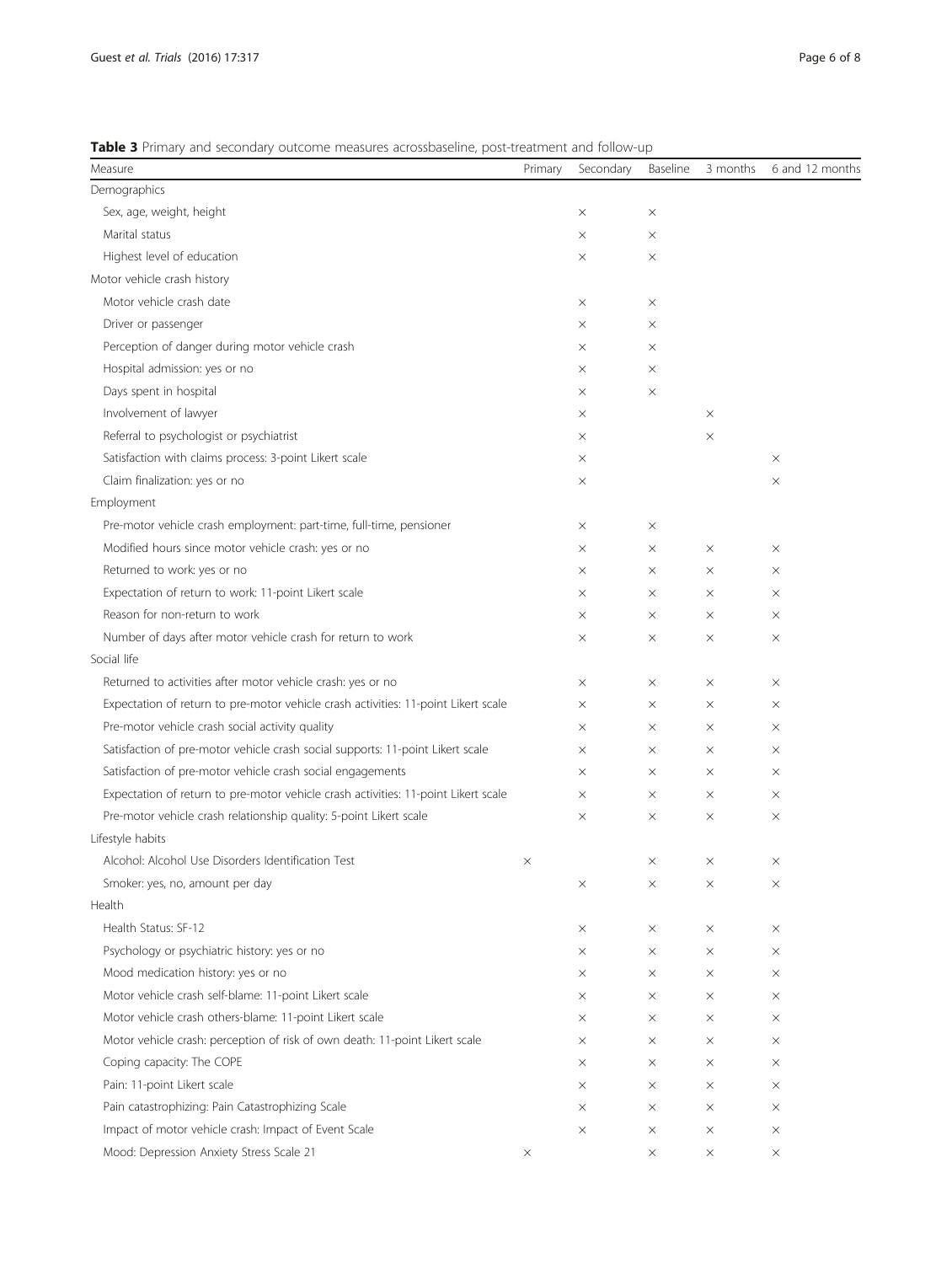| Resilience: Connor-Davidson Resilience Scale                           |          | $\times$ | $\times$ | $\times$ | $\times$ |  |
|------------------------------------------------------------------------|----------|----------|----------|----------|----------|--|
| Mood states: Profile of Mood States                                    | $\times$ |          | $\times$ | $\times$ | $\times$ |  |
| Diagnostic and Statistical Manual of Mental Disorders Mini Plus Scores | $\times$ |          | $\times$ | $\times$ | $\times$ |  |
| Depression                                                             | $\times$ |          | $\times$ | $\times$ | $\times$ |  |
| Anxiety                                                                | $\times$ |          | $\times$ | $\times$ | $\times$ |  |
| Panic                                                                  | $\times$ |          | $\times$ | $\times$ | $\times$ |  |
| Specific phobias                                                       | $\times$ |          | $\times$ | $\times$ | $\times$ |  |
| Post-traumatic stress disorder                                         | $\times$ |          | $\times$ | $\times$ | $\times$ |  |
| Suicidal thoughts: yes or no                                           | $\times$ |          | $\times$ | $\times$ | $\times$ |  |

Table 3 Primary and secondary outcome measures acrossbaseline, post-treatment and follow-up (Continued)

appropriate action as per accepted mental health clinical guidelines will be instigated.

#### Hypothesis and data analysis

The primary hypotheses assert that brief interventions (CBT and healthy lifestyle) will prevent the development of psychological distress by improving psychological coping skills and healthy behaviours. A further hypothesis is that the intervention groups will show improved resilience and quality of life compared with the control group; however, we are not hypothesizing a significant difference between the treatment groups themselves.

The effectiveness of the interventions will be determined by conducting multivariate analyses of variance with repeated measures for revealing differences within and between groups, as well as reporting effect size changes. Potential confounding factors, such as preinjury health and education, will be adjusted for in the analysis. Correlation analyses and multiple regression will also be used to analyse predictors of psychological distress over time. The intervention satisfaction questionnaire will be analyzed to assess participant satisfaction of the overall treatment approach. Clinically significant improvements or recovery will be determined by identifying the proportion of participants who demonstrate a significant reduction in their symptoms.

An interim analysis will re-evaluate the assumptions made for the study's sample size calculation, with reestimation made if required, unless the trial needs to be stopped as a result of significant and consistent indications of elevated psychological distress associated with the interventions, according to the safety measures and endpoint.

#### Trial organization, registration and ethical aspects

To ensure data integrity the database analyst remains blind to participant allocation details. Data are to be saved in three different locations under tight security with pass-code access only. An additional SPIRIT checklist file shows how the recommendations of a clinical trial protocol have been addressed (see Additional file 1).

#### **Discussion**

This study will allow us to determine whether development of psychological distress and psychological disorders, such as major depressive disorder and posttraumatic stress disorder, can be prevented for motor vehicle crash survivors using brief email-delivered intervention programmes aimed at reducing psychological distress, and improving quality of life, coping and resilience. If the result is positive, and the intervention is acceptable to clients and efficient to administer, it could be implemented by the insurance companies' regulatory agency as part of standard protocol to all motor vehicle crash survivors. Such a protocol would have the potential to reduce the psychological and economic burdens of motor vehicle crashes with benefits for at-risk people and their families, as well as their employers, with more efficient return to work timeframes, while reducing costs for insurance companies. The results of the study would enable other national and international regulatory agencies to implement a similar preventive intervention strategy.

#### Trial status

Two sources of recruitment (national companies with local branches) have been initiated and are actively providing potential participants. The first participant was recruited on  $8<sup>th</sup>$  August 2015. The expected recruitment period will last until July 2017.

#### Additional file

[Additional file 1:](dx.doi.org/10.1186/s13063-016-1455-5) SPIRIT 2013 checklist: recommended items to address in a clinical trial protocol. (PDF 131 kb)

#### Abbreviations

ANZCTR, Australian New Zealand Clinical Trials Registry; CBT, cognitive behaviour therapy; SPIRIT, Standard Protocol Items: Recommendations for Interventional Trials

#### Acknowledgements

We would like to thank all our participants, without whom this study would not be possible.